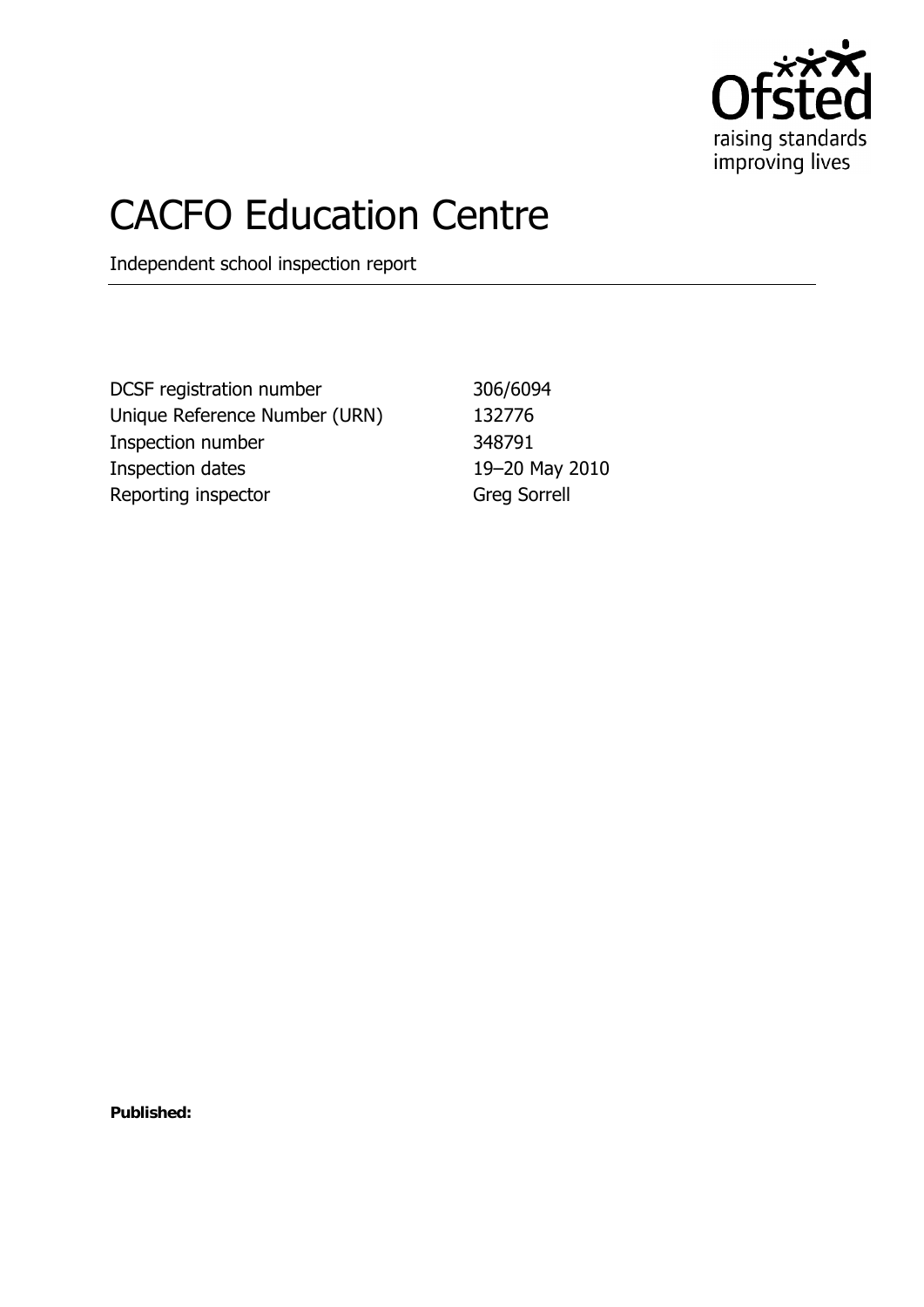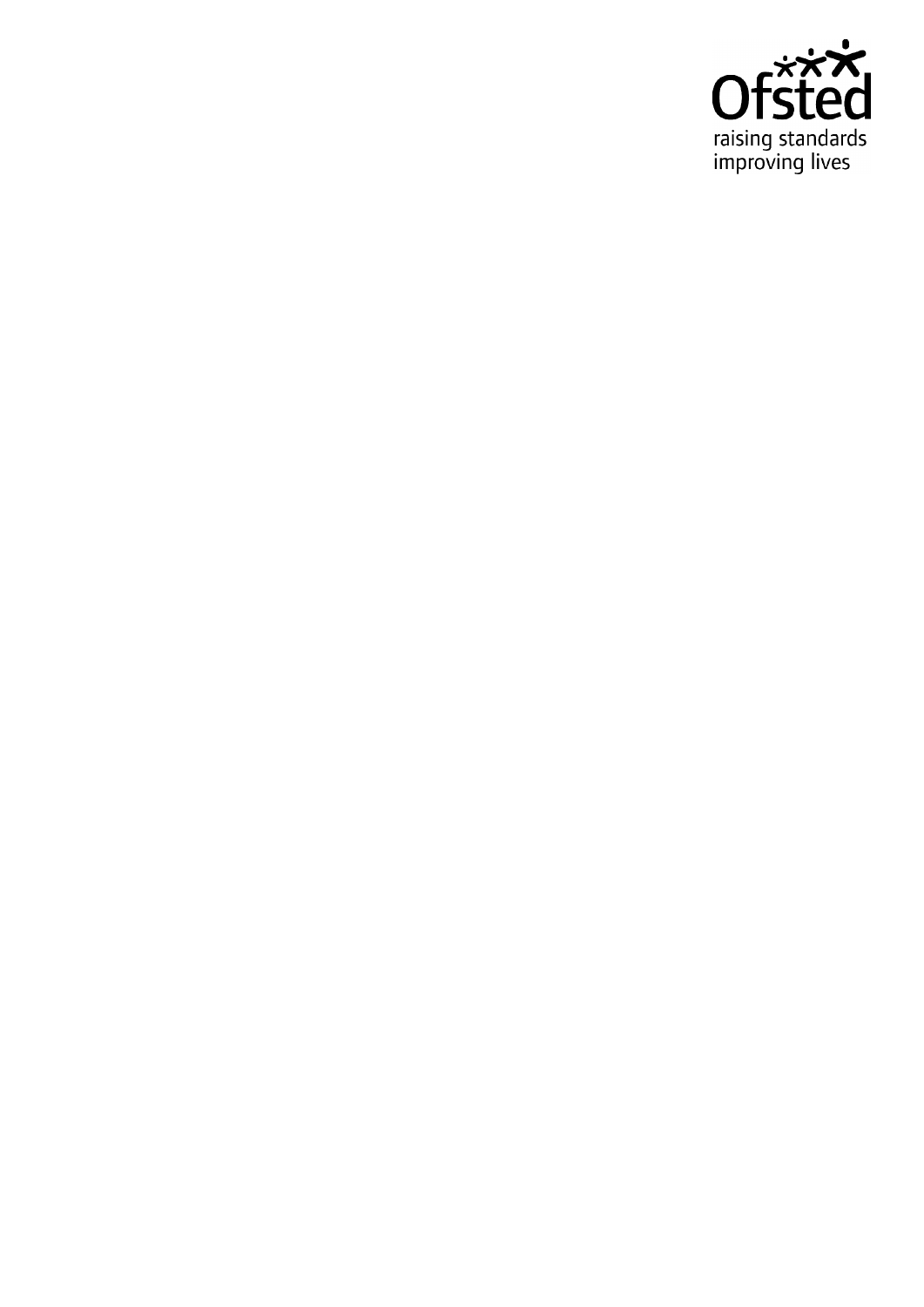

## **Purpose and scope of the inspection**

This inspection was carried out by Ofsted under Section  $162A<sup>1</sup>$  of the Education Act 2002, as amended by schedule 8 of the Education Act 2005<sup>2</sup>, the purpose of which is to advise the Secretary of State for Children, Schools and Families about the school's suitability for continued registration as an independent school.

## **Information about the school**

The proprietor is the Croydon African Caribbean Family Organisation (CACFO) which is a registered charity that operates an Education Centre registered as an independent school. It was founded in 1997 and shares its campus with the CACFO community centre in Thornton Heath. It operates as a pupil referral unit for up to 20 students and provides full-time education on a short-stay basis for students who have experienced significant difficulties in accessing mainstream education. These are typically students who have been permanently excluded from school who are seeking reintegration into mainstream or special schools, students at risk of permanent exclusion and students serving fixed-term exclusions. The length of stay for students ranges from five days to up to two terms.

At the time of inspection there were six boys and three girls on roll, some of whom were dual-registered with their own schools. The centre admits students from several local authorities although the main referring local authority is the London Borough of Croydon which purchases up to 10 places annually through a service level agreement.

The school has explicit aims to 'encourage academic success and social advancement of children, particularly, but not exclusively, of African and African Caribbean descent'. The centre was last inspected in October 2007.

## **Evaluation of the school**

The CACFO Education Centre meets its aims effectively. It provides a good quality of education for its students who make good progress because the quality of the curriculum, teaching and assessment is good. The students' spiritual, moral, social and cultural development and their behaviour are good. The provision for the welfare, health and safety of students is good; safeguarding arrangements are thorough and meet requirements. It has made good progress since its last inspection. The school meets all but one of the regulations for independent school registration.

-

<sup>1</sup> www.opsi.gov.uk/acts/acts2002/ukpga\_20020032\_en\_14#pt10-ch1-pb4-l1g162

<sup>2</sup> www.opsi.gov.uk/ACTS/acts2005/ukpga\_20050018\_en\_15#sch8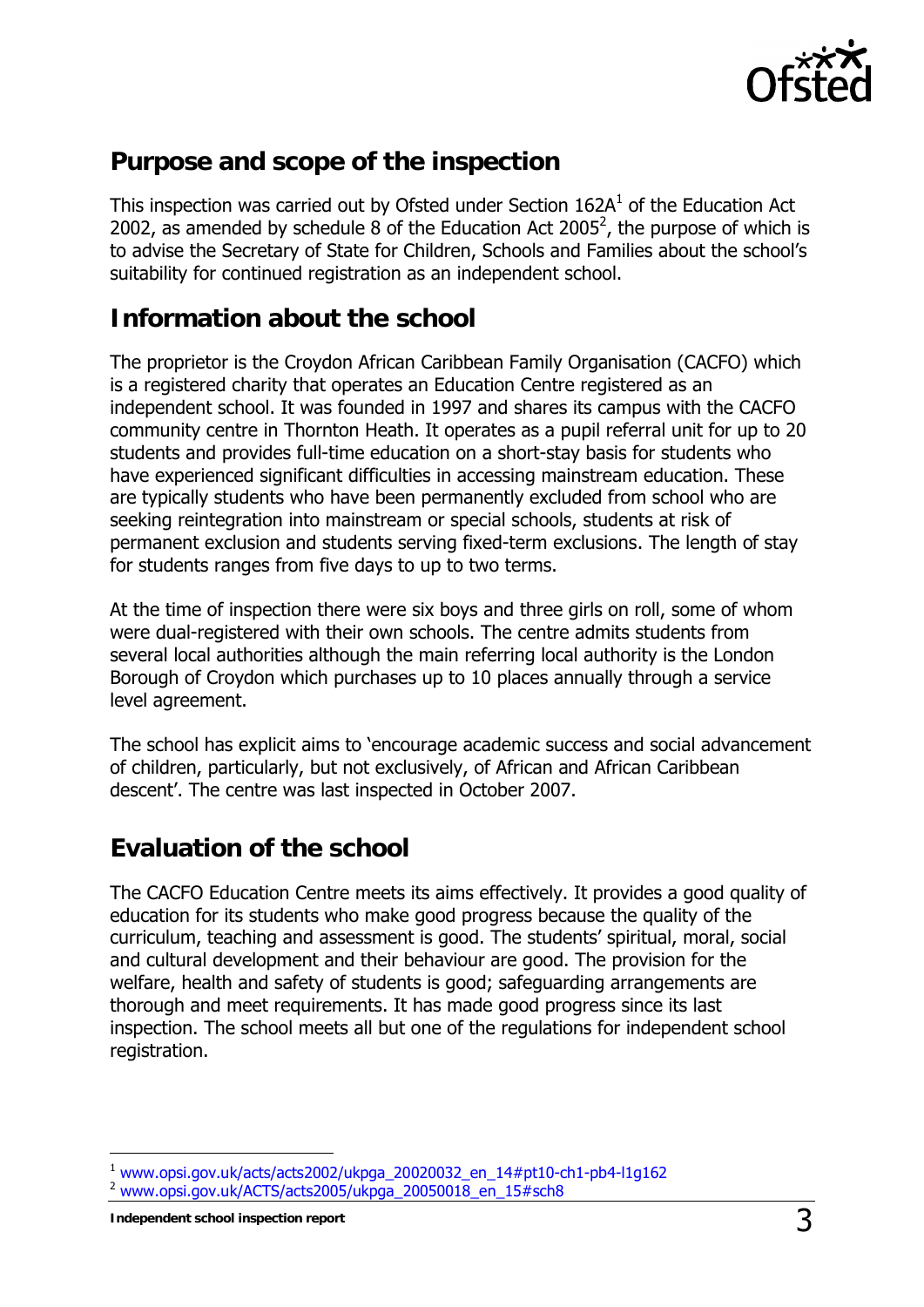

## **Quality of education**

The quality of education is good. The curriculum is good and it is supported by appropriate polices and schemes of work drawn from the National Curriculum and other guidance relevant to the students' needs. The curriculum also provides well for the students' social, emotional and behavioural needs.

The timetable offers sufficient breadth to enable the students to maintain their studies in the majority of subjects they would access in mainstream schools. In addition to English, mathematics and science, the students also study information and communication technology (ICT), art, physical education and drama. Limitations in the centre's accommodation reduce opportunities for scientific experiments although good use is made of computer simulations. The centre's plans for accredited courses and vocational programmes are still at an early stage, although where appropriate the students may sit examinations at other local provision.

There is a highly relevant programme for personal, social, health and citizenship education (PSHCE). Suitable arrangements are made with the Connexions service to provide a programme of careers, education and guidance. Other personalised programmes include additional literacy, numeracy, counselling and coaching sessions that are effective in improving the students' basic skills, attitudes and behaviour. There are currently no extra-curricular activities or other opportunities for the students to express a choice of activity. In the last year, visits to the local community have been limited.

The quality of teaching and assessment is good. There are many strengths evident, notably the high quality of relationships between staff and students. The staff have good knowledge in relation to the subjects they teach and relevant experience in relation to the students' behavioural needs. Teachers go to great lengths to make the subject matter relevant to the students' needs. For example, in English, the students were encouraged to read poetry aloud and so develop their speaking and listening skills. The teacher's high expectations ensured that all took part and successfully demonstrated increasingly good understanding of literary devices such as personification, onomatopoeia and alliteration. Within a science lesson, the students developed their understanding of starting a family and were invited to give their views as to the economic circumstances required to give a child a good start in life. The staff also work very well as a team and serve as positive role models to the students in relation to their attitudes to learning and towards others. Staff expertise in counselling, coaching and relationships is also used to good effect in PSHCE. Text book resources are adequate but there is too little equipment for practical science investigation. The stock of library books and computer hardware is largely material discarded from other provision and it requires improving and updating.

The use of assessment is good. Teachers make regular assessments of students' progress based on the National Curriculum level descriptors. This use of assessment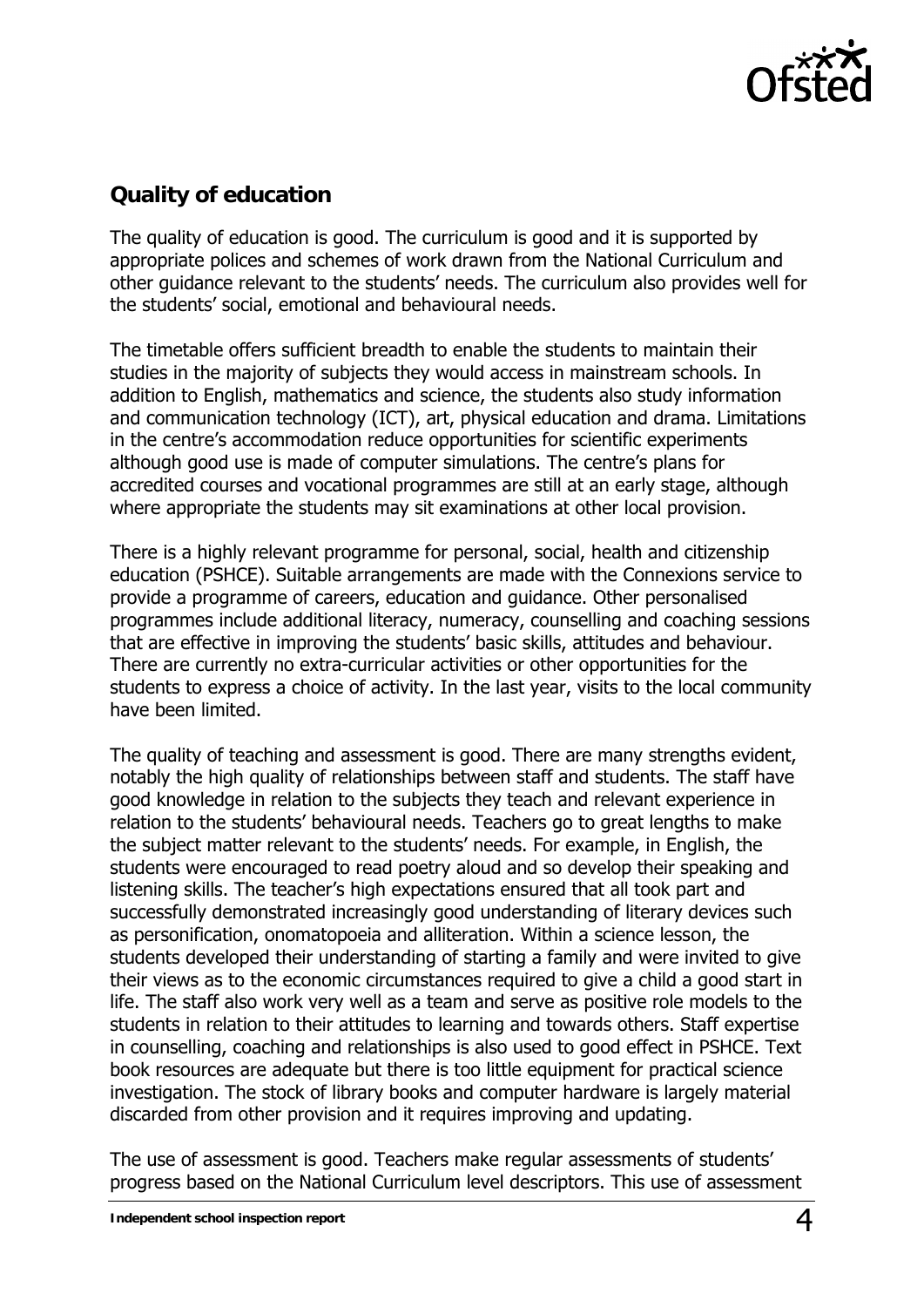

is also informed by relevant national guidance for assessing students' work. As a result students' self-assessment skills are developing well. The staff also assess students' progress in relation to their attitudes, behaviour and readiness for reintegration.

The students make good progress overall. The assessment of progress starts with an entry assessment in English and mathematics. Typically, students are working at levels below average although due to the support they receive they make good progress in the subjects they study. The vast majority make sufficient progress in their behaviour to enable successful re-integration into other schools.

#### **Spiritual, moral, social and cultural development of the pupils**

The spiritual, moral, social and cultural development of the students is good. The centre offers a calm and purposeful learning environment that is appreciated by students, as is shown by the vast majority who attend on a regular basis. Although a very small minority struggle to be on time and attend every day, attendance is good overall and this represents a significant improvement for some students. Alternative programmes are devised to re-engage the most disaffected. The centre liaises very closely with referring local authorities to maximise the learning opportunities for all students. Although there is a highly appropriate focus on personal development, there is also a very strong emphasis on academic achievement while at the centre. This assists the students' economic well-being and prepares them well for their next stage.

Staff work hard to give the students a belief that they can achieve. The students know and respond well to the centre's systems for rewards and sanctions. Behaviour is good. The students are encouraged to develop strategies to improve their behaviour and are also invited to discuss their peers' behaviour and offer constructive comments as to how further improvements may be achieved.

The students have a balanced view of their time at the centre while wishing to be back in school. One student commented, 'I've learned that it's easy to be thrown out of a mainstream school and that it's really hard to get back.' The students develop an increased understanding of their impact upon others. Another added, 'I've learned to be more respectful to adults and I hope to work better when I return to school.'

Students contribute well to the work of the CACFO charity by assisting with lunch for community elders and fundraising. The students expressed legitimate views that they have few visits to places of interest or opportunities for choice, such as subject options. They also wish to resume their council meetings. The students develop a good awareness of their own cultural heritage and that of others. They become aware of the functions of public institutions, including local government. PSHCE lessons on stereotyping and anti-racism help to ensure racial harmony.

**Independent school inspection report** 5 and 5 and 5 and 5 and 5 and 5 and 5 and 5 and 5 and 5 and 5 and 5 and 5 and 5 and 5 and 5 and 5 and 5 and 5 and 5 and 5 and 5 and 5 and 5 and 5 and 5 and 5 and 5 and 5 and 5 and 5 a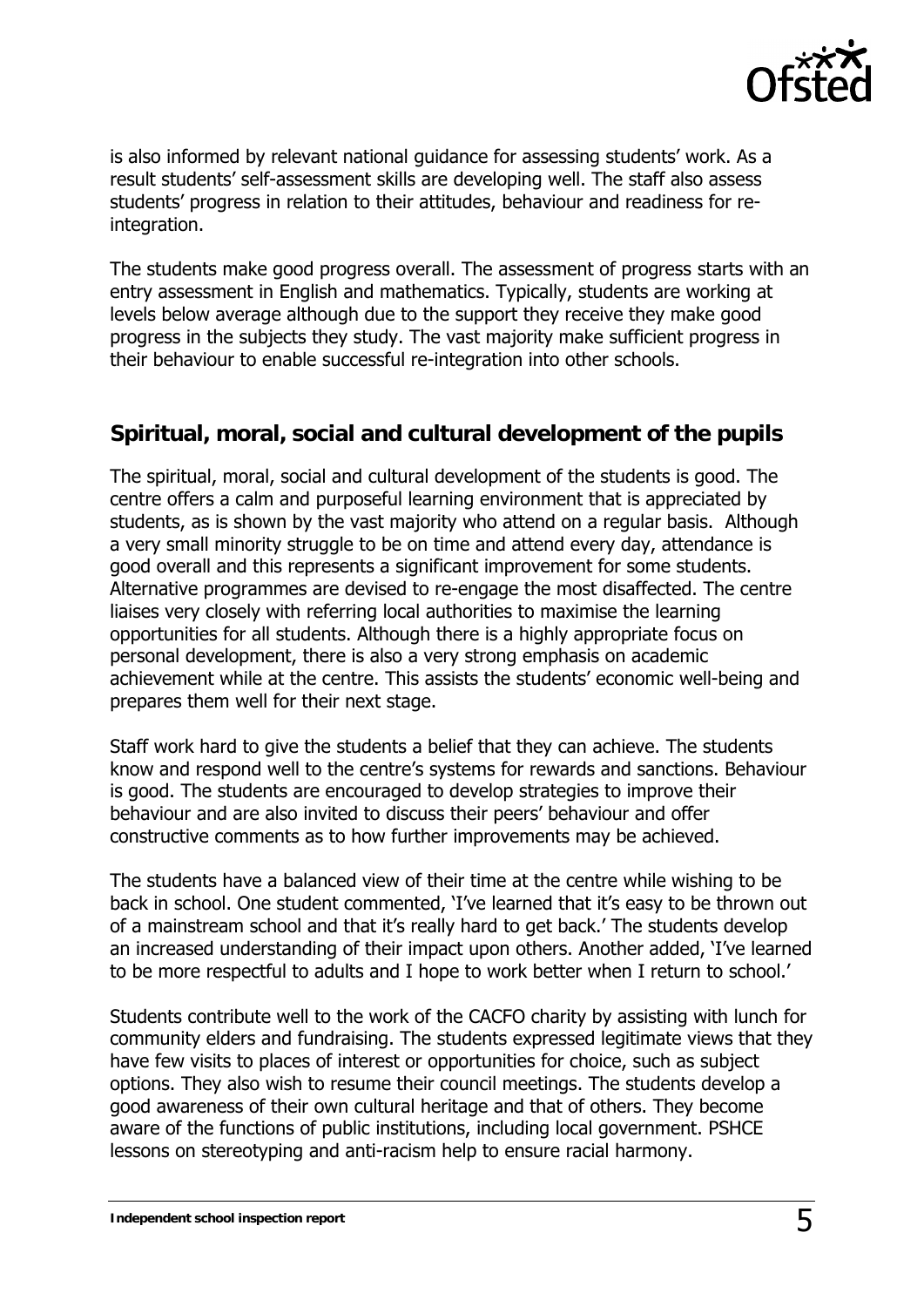

#### **Welfare, health and safety of the pupils**

The provision for the welfare, health and safety of the students is good. Students say that they feel safe in school, that bullying is not a problem and that staff help them to talk through and address any issues that arise. There is good provision for the students' emotional well-being through regular counselling from centre staff. The work with the educational welfare service and other agencies has improved since the last inspection. The students are encouraged to adopt healthy lifestyles and have regular opportunities for vigorous physical exercise. They receive relevant guidance in relation to staying safe. All of the required policies are in place and are informed by the most recent guidance and are subject to timely review by governors. All safeguarding requirements are met. The policy for child protection and the training of the designated person and staff are up to date. Risk assessments of the students and their activities are undertaken thoroughly. Regular attention is given to fire safety and good records are kept of fire drills, accidents and incidents. Admission and attendance registers are maintained appropriately. In order to meet the requirements of the Disability Discrimination Act, the school has planned well to increase accessibility.

#### **Suitability of the proprietor and staff**

Procedures for confirming the suitability of the proprietor and staff meet the regulations for safeguarding children and include the maintenance of a single central register of the recruitment checks undertaken.

#### **School's premises and accommodation**

The premises offer satisfactory accommodation for safe and effective learning. The single storey building on the CACFO campus provides one classroom that may be divided into two as required. There are adequate washroom facilities and a very well equipped room should students become ill during the school day. Space is at a premium, although staff make best use of the limited facilities for administration, storage and display. The on-site play facilities are very limited although good use is made of a nearby park and a local gymnasium for physical education.

#### **Provision of information for parents, carers and others**

The provision of information for parents, carers and others meets requirements. Through its prospectus and other documentation the centre makes parents, prospective parents and other interested parties aware that all its policies are available on request. Parents are also provided with a copy of its safeguarding policy. There are good links between the centre and parents, schools and local authorities through visits, meetings and written reports.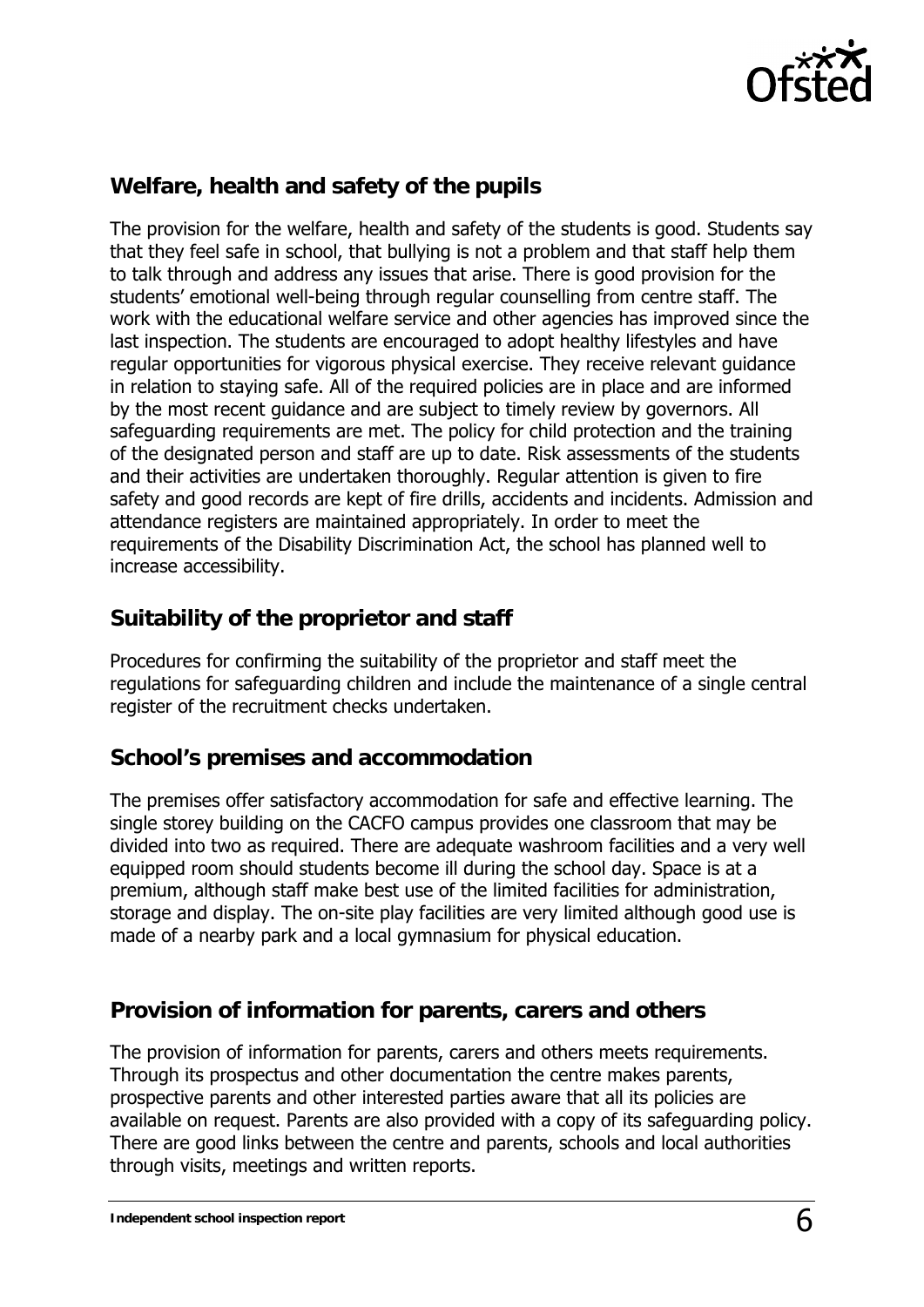

Three pre-inspection questionnaires were received from parents that indicated complete satisfaction with the work of the centre. No local authority responses were received. However, recent monitoring reports by one local authority expressed very positive views about the centre's work, viewing it as an important partner in their overall provision.

#### **Procedures for handling complaints**

The complaints policy and procedures meet the requirements. The centre has received no complaints in the last year.

## **Compliance with regulatory requirements**

The school meets all of the Education (Independent School Standards) (England) Regulations 2003 as amended ('the Regulations'), with the exception of those listed below.<sup>3</sup>

The school does not meet all requirements in respect of the curriculum (standard 1) and must:

**P** provide classroom resources of an adequate quality, quantity and range and ensure they are used effectively (paragraph 1(3)(f)).

### **What the school could do to improve further**

While not required by regulations, the school might wish to consider the following points for development:

- **P** provide vocational programmes and further accredited courses, particularly for older students
- **P** provide the students with some choice in the studies they follow
- $\blacksquare$  resume meetings whereby the students can formally express their views
- $\blacksquare$  increase the frequency of visits to the wider community.

-

<sup>3</sup> www.opsi.gov.uk/si/si2003/20031910.htm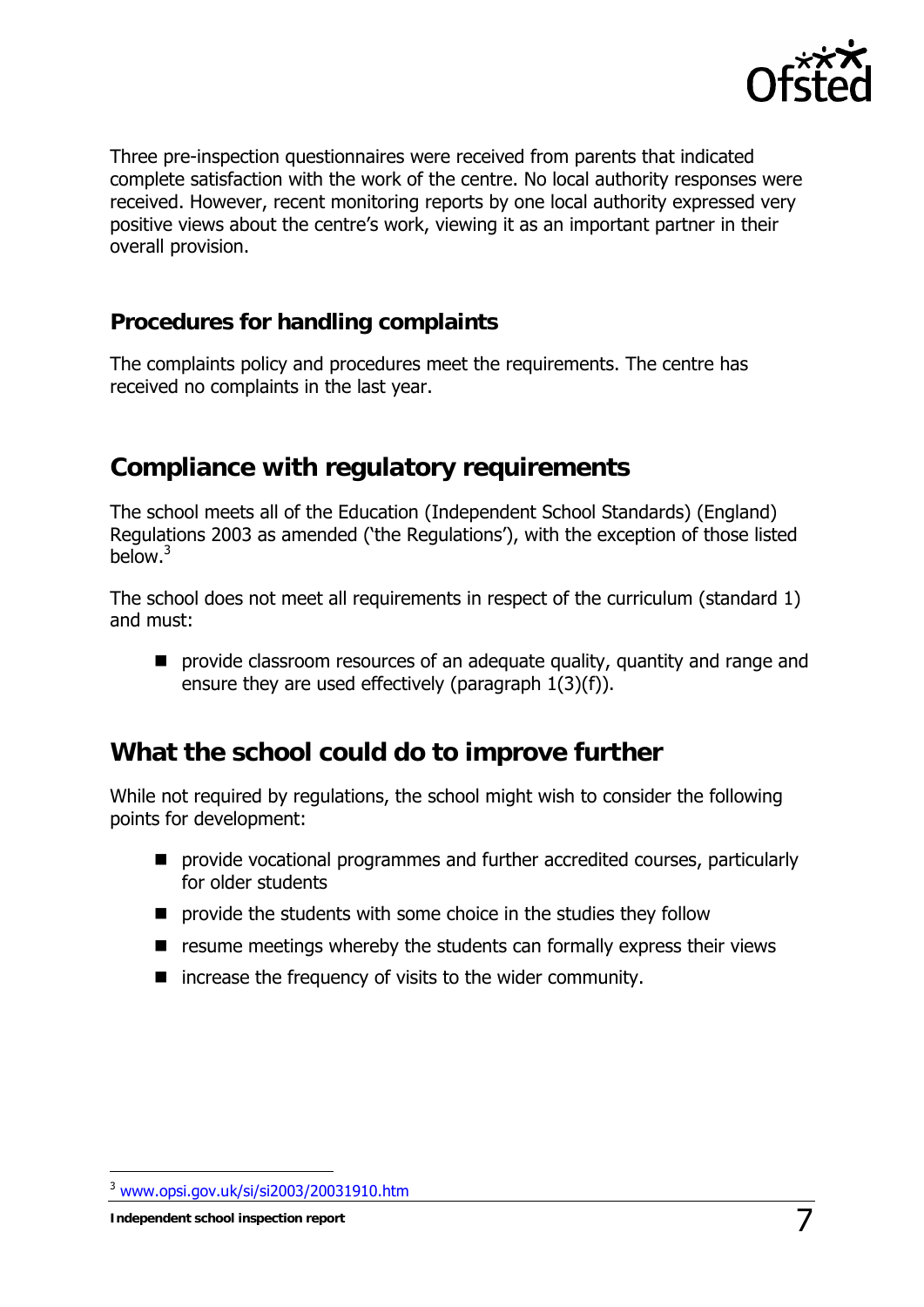

**Inspection judgement recording form**

**The quality of education**

| Overall quality of education                                                                    |  |  |
|-------------------------------------------------------------------------------------------------|--|--|
| How well the curriculum and other activities meet the range of needs and<br>interests of pupils |  |  |
| How effective teaching and assessment are in meeting the full range of<br>pupils' needs         |  |  |
| How well pupils make progress in their learning                                                 |  |  |

#### **Pupils' spiritual, moral, social and cultural development**

| Quality of provision for pupils' spiritual, moral, social and cultural<br>development |  |  |
|---------------------------------------------------------------------------------------|--|--|
| The behaviour of pupils                                                               |  |  |

**Welfare, health and safety of pupils**  $\Gamma$ 

| The overall welfare, health and safety of pupils |  |  |
|--------------------------------------------------|--|--|

**The quality of boarding provision** 

| Evaluation of boarding provision |  |  |
|----------------------------------|--|--|